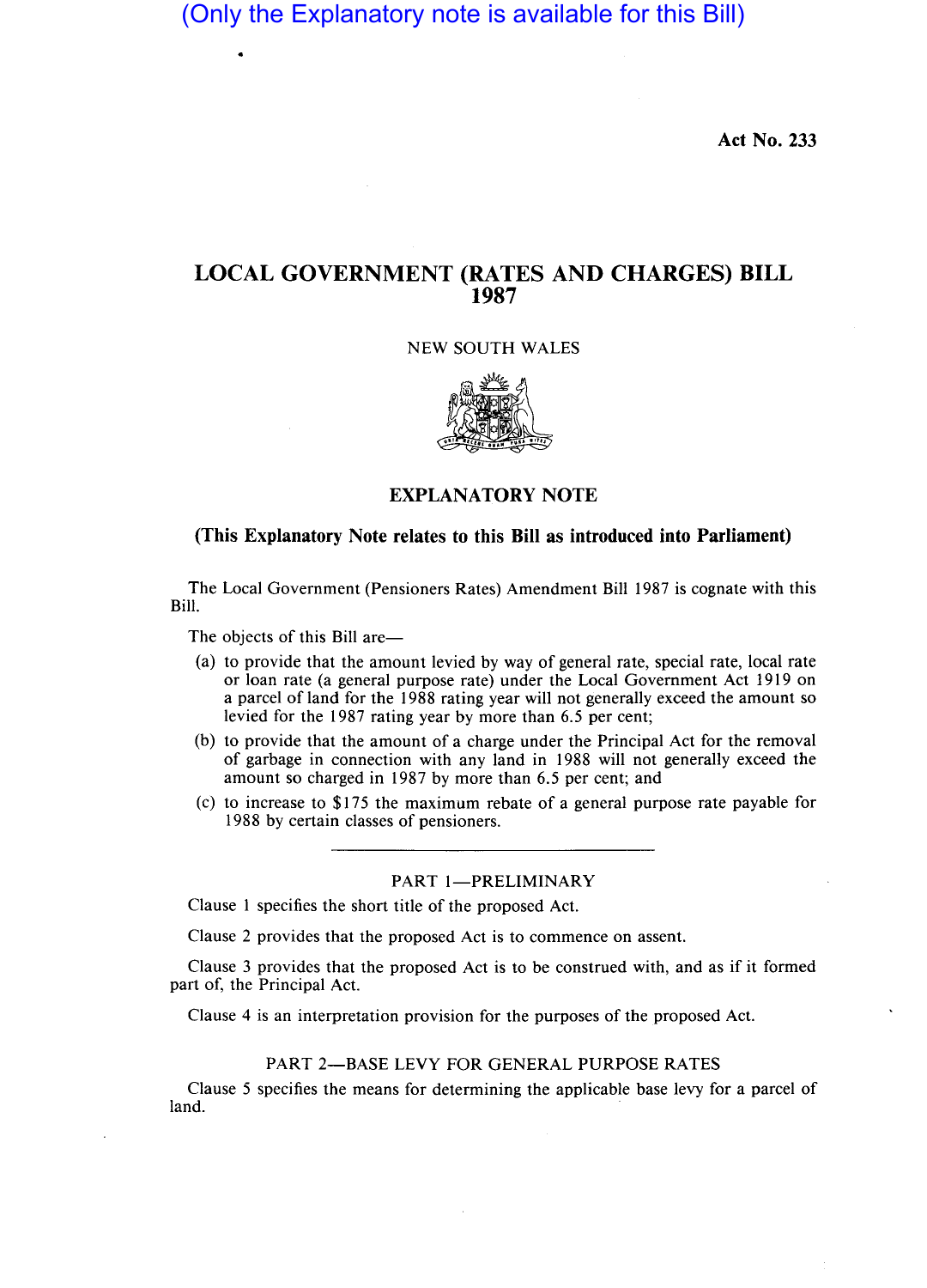### *Local Government (Rates and Charges) 1987*

Clause 6 provides that, generally, the base levy for a parcel of land in respect of a general purpose rate is the amount levied on the parcel in respect of the rate for 1987.

Clause 7 specifies the means for determining the base levy for a parcel of land if no amount in respect of a general purpose rate was levied on the parcel for the whole of 1987.

Clause 8 specifies the means for determining the base levy for a parcel of land if, since 1 January in the year for which the last valuation-based rate was made, the zoning or a permissible use of the parcel has changed pursuant to the Environmental Planning and Assessment Act 1979.

Clause 9 specifies the means for determining the base levy where the classification of a parcel of land for the purposes of a differential general rate has changed since the rate was first made.

Clause 10 specifies the means for determining the base levy for a parcel of land if-

- (a) since 1 January 1987, the parcel has been subdivided under the Strata Titles Act 1973; or
- (b) since 1 January 1987, the parcel has ceased to be subject to the provisions of that Act.

Clause 11 specifies the means for determining the base levy for a parcel of land if-

- (a) since 1 January 1987, an eligible pensioner (within the meaning of section 160AA of the Principal Act) has become the ratable person in respect of the parcel; or
- (b) before the date on which the general rate for 1988 is levied, an eligible pensioner ceases to be the ratable person in respect of the parcel.

Clause 12 specifies the means for determining the base levy for a parcel of land if—

- (a) since 1 January 1987, a permanent conservation order has been made under the Heritage Act 1977 in respect of the parcel; or
- (b) since 1 January 1987, a permanent conservation order in respect of the parcel is revoked in whole or in part.

The clause provides that the base levy under the clause will apply to a parcel of land only if it is lower than any other base levy that could apply to the land.

Clause 13 specifies the means for determining the base levy for a parcel of land if-

- (a) since 1 January 1987, an order has been made under section 39 of the Coastal Protection Act 1979 in respect of the parcel; or
- (b) since 1 January 1987, such an order in respect of the parcel is revoked.

Clause 14 specifies the means for determining the base levy for a parcel of land if, since 1 January in the year for which the last valuation-based rate was made, water rights attaching to the parcel have changed.

Clause 15 enables a council to provide a reduction in general purpose rates in respect of a parcel of land which, since 1 January 1983, has suffered physical damage (such as landslip or erosion) and specifies the means for determining the base levy for such a parcel.

Clause 16 specifies the means for determining the base levy for a parcel of land subject to a minimum general purpose rate if the land was vacant land, but has ceased to be vacant land since the rate was first made.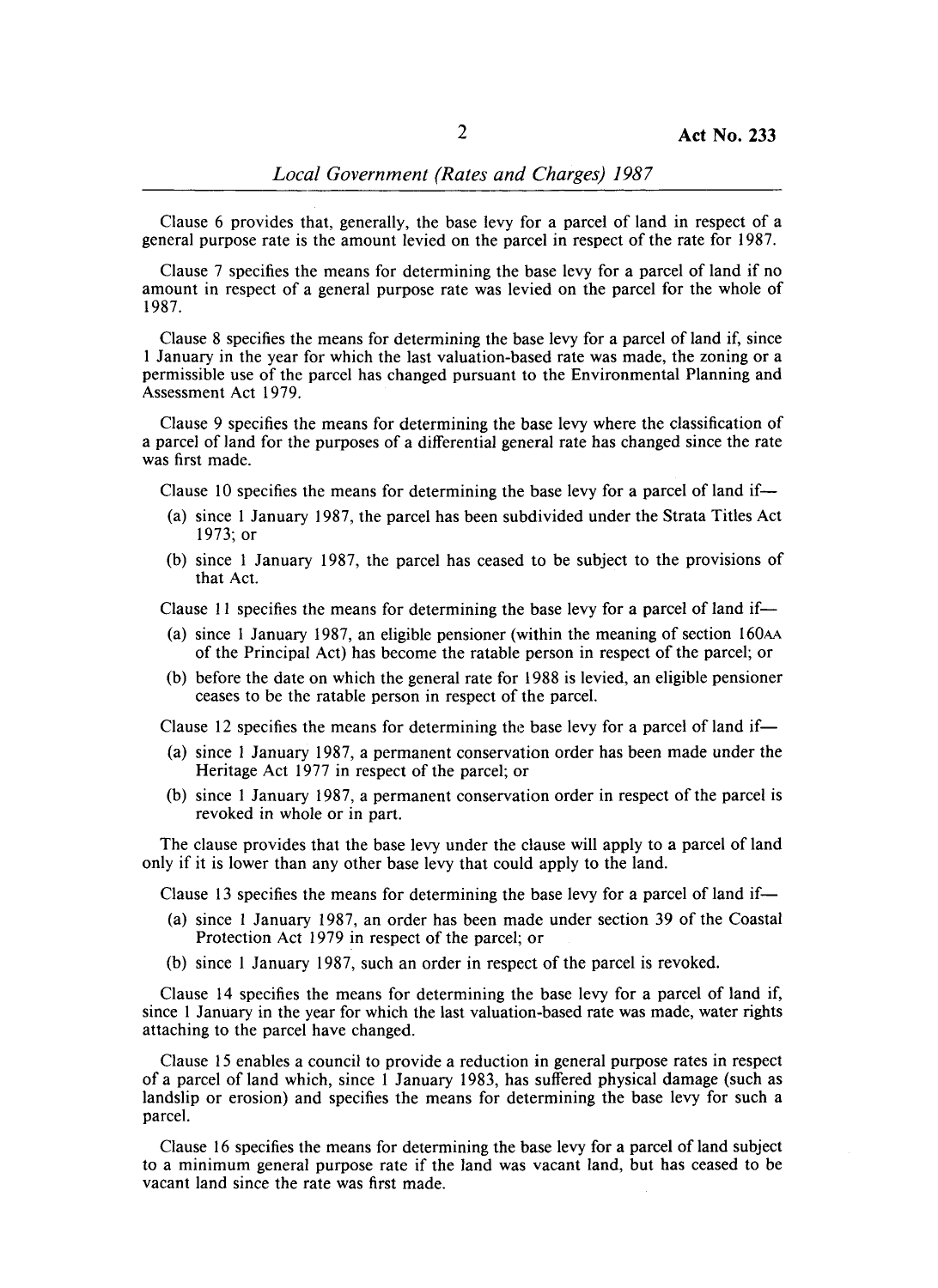Clause 17 enables the Valuer-General to determine all such values for parcels of land as may be necessary for the purposes of the proposed Act. A council is required to include such a value in a rate notice specifying an amount of a general purpose rate which has been calculated by reference to such a value and a right of objection and appeal is granted in respect of such a value.

#### PART 3-1988 GENERAL PURPOSE RATES

Clause 18 provides that, except where the Minister consents, and except in the case of a minimum general purpose rate in respect of a parcel of vacant flood liable land, a council shall not make a general purpose rate for 1988.

Clause 19 enables the extension to 1988 of a general purpose rate made in 1987 or extended to 1987 under the Local Government (Rates and Charges) Act 1986. A council may determine that the rate as so extended shall be increased or decreased by a specified percentage, being, in respect of an increase, a maximum of 6.5 per cent or such other percentage as may be determined by the Minister in respect of the council. The clause also provides that the amount of a general purpose rate payable in respect of a parcel of land in 1988 is not to exceed the amount payable in 1987 by more than the percentage determined in accordance with the clause.

Clause 20 enables a council to aggregate, under section 126A of the Principal Act, the values of parcels of land subject to minimum amounts of classes of general rates or to determine that those values, if previously aggregated, shall cease to be aggregated.

Clause 21 provides for an increase in the maximum rebate of a general purpose rate payable for 1988 by an eligible pensioner (within the meaning of section 160AA of the Principal Act), through the combined effect of the clause and that section, to \$175.

Clause 22 invalidates general purpose rates made in contravention of the proposed Act.

Clause 23 applies the provisions of Parts 1, 2 and 3 of the proposed Act to certain rates made by county councils.

### PART 4-BASE AMOUNT FOR GARBAGE REMOVAL SERVICES

Clause 24 specifies the means for determining the applicable base amount for a garbage removal service.

Clause 25 provides that, generally, the base amount for a garbage removal service is the amount charged for the service in 1987.

Clause 26 specifies the means for determining the base amount to be charged to the owner or occupier of a parcel of land if no amount in respect of a garbage removal service was charged for the whole of 1987.

Clause 27 specifies the means for determining the base amount for a garbage removal service provided in relation to a parcel of land which, since 1 January 1987, has been subdivided under the Strata Titles Act 1973.

#### PART 5-1988 GARBAGE REMOVAL CHARGES

Clause 28 provides that, except where the Minister consents, and except in the case of dwellings in a building under company title or dwellings in a building for which there is a single title, a council shall not make a charge for a service supplied by it in 1988 for the removal of garbage.